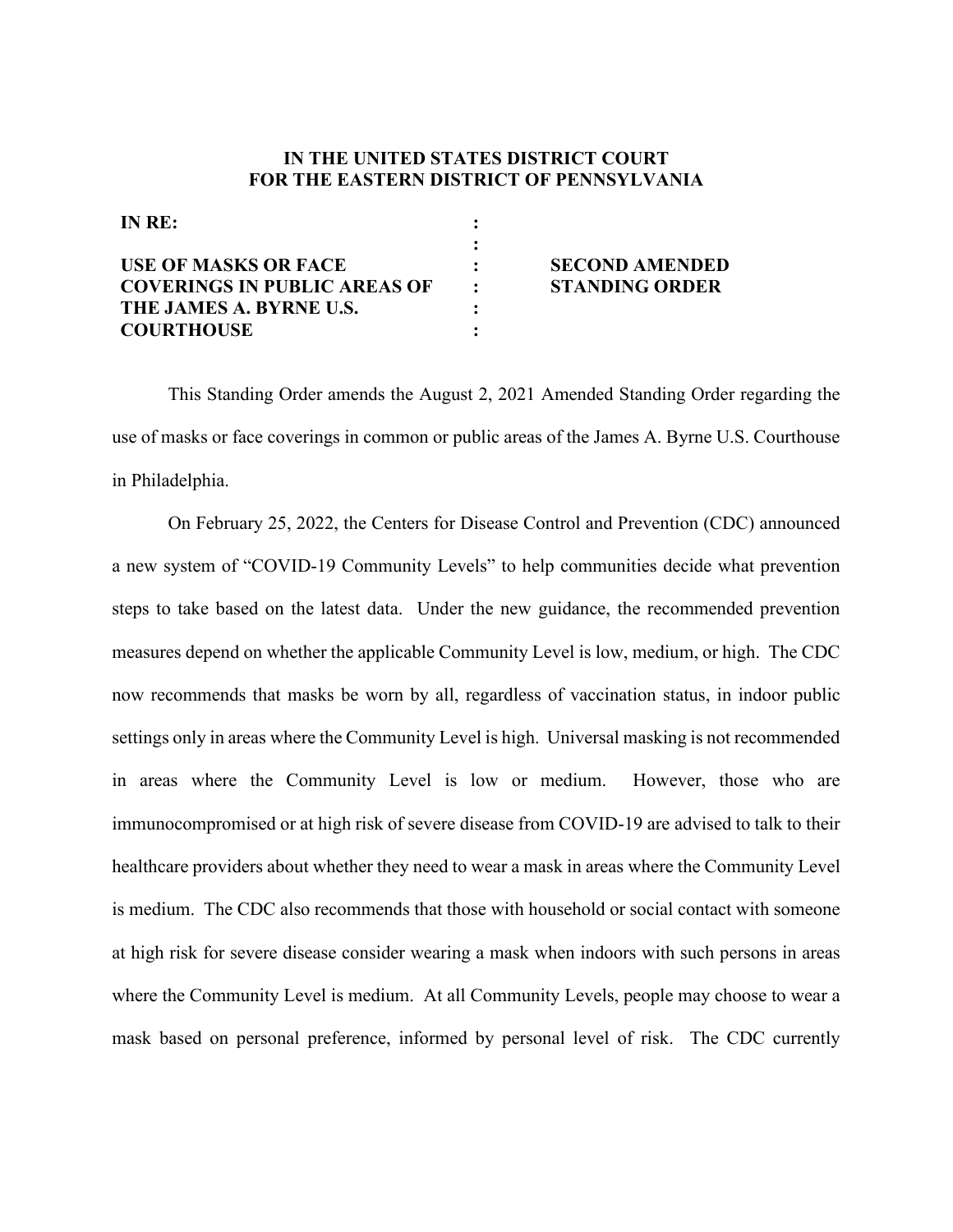classifies all counties in this district at the low Community Level. The current Community Levels reflect the improving COVID-19 metrics in this district in recent weeks.

On February 16, 2022, the Philadelphia Department of Public Health announced its own new system of "COVID Response Levels," which tie the City's COVID-19 mandates to specific pandemic metrics. On March 2, 2022, the Department of Public Health announced that the City would move from the "Mask Precautions" Response Level to the "All Clear" Response Level. At the All Clear Response Level, masks are not required in most public settings, though the Department of Public Health recommends that people at higher risk of being exposed or at higher risk of severe COVID consider still masking.

Upon consideration of the updated public health guidance outlined above, including the current COVID-19 Community Levels for the counties in this district and the current COVID Response Level for the City of Philadelphia, and with the unanimous agreement of the Facility Security Committee of the Byrne Courthouse, it is ORDERED that, effective March 9, 2022, the August 2, 2021 Amended Standing Order regarding the use of masks or face coverings in common or public areas of the Byrne Courthouse is AMENDED as follows:

1. Effective March 9, 2022, the wearing of masks or face coverings will no longer be required when entering the Courthouse or when in common or public areas of the building.

2. Although masks are not required, all persons are permitted and encouraged to wear a mask or face covering that covers the wearer's nose and mouth in the Courthouse if they wish to do so. There are many reasons why a person might need or want to wear a face mask at this time, and all are asked to respect the health decisions of others in this regard. Visitors who wish to mask are expected to supply their own mask or face covering; however, the Court will continue to make masks available for visitors at Courthouse entrances.